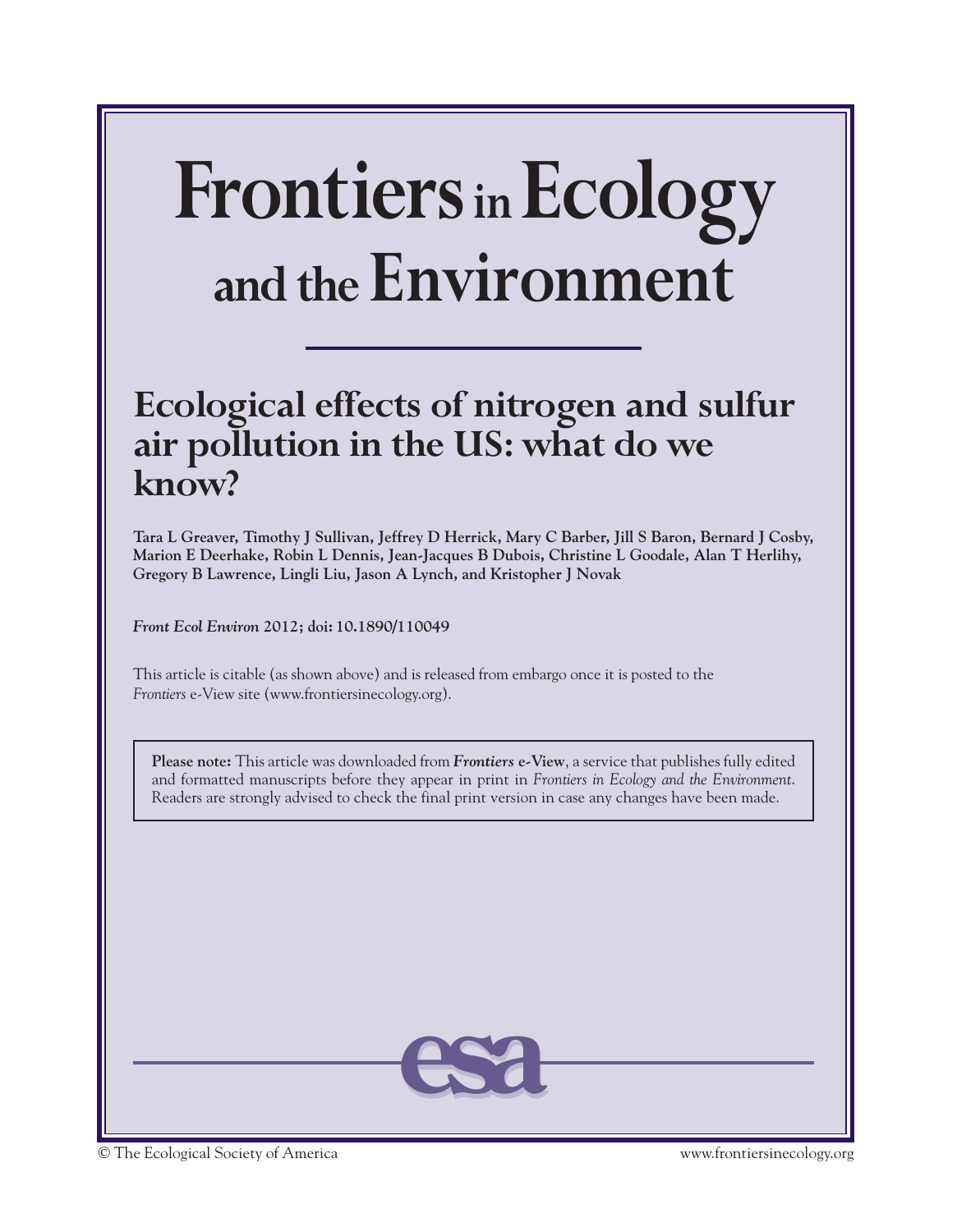## **Ecological effects of nitrogen and sulfur air pollution in the US: what do we know?**

 $\pi$ ara L Greaver $^1^*$ , Timothy J Sullivan $^2$ , Jeffrey D Herrick $^1$ , Mary C Barber $^3$ , Jill S Baron $^4$ , Bernard J Cosby $^5$ , Marion E Deerhake<sup>6</sup>, Robin L Dennis<sup>1</sup>, Jean-Jacques B Dubois<sup>1</sup>, Christine L Goodale<sup>7</sup>, Alan T Herlihy<sup>8</sup>,  $\rm{Gregory}$   $\rm{B}$  Lawrence $\rm^9$ , Lingli Liu $\rm^1$ , Jason  $\rm{A}$  Lynch $\rm^{10}$ , and Kristopher J Novak $\rm^1$ 

**Four decades after the passage of the US Clean Air Act, air-quality standards are set to protect ecosystems from damage caused by gas-phase nitrogen (N) and sulfur (S) compounds, but not from the deposition of these air pollutants to land and water. Here, we synthesize recent scientific literature on the ecological effects of N and S air pollution in the US. Deposition of N and S is the main driver of ecosystem acidification and contributes to nutrient enrichment in many natural systems. Although surface-water acidification has decreased in the US since 1990, it remains a problem in many regions. Perturbations to ecosystems caused by the nutrient effects of N deposition continue to emerge, although gas-phase concentrations are generally not high enough to cause phytotoxicity. In all, there is overwhelming evidence of a broad range of damaging effects to ecosystems in the US under current air quality conditions.** 

*Front Ecol Environ* **2012; doi: 10.1890/110049**

**R**educed and oxidized chemical forms of nitrogen (N) and sulfur (S) in the gas phase (NO*<sup>x</sup>* and SO*x*, respectively) are regulated under the US Clean Air Act (CAA) of 1970. These pollutants can enter plant stomata, damaging sensitive species. However, typically, ambient air concentrations in the US are not high enough to cause damage. Instead, it is the deposition of atmospheric N and S onto the landscape that puts ecosystems at risk, through ecosystem acidification and alteration of nutrient balances. Acidification is caused by both wet deposition via precipitation and dry deposition of gases and particles of N and S

### **In a nutshell:**

- Nitrogen oxides (NO*x*) and sulfur oxides (SO*x*) are emitted to the atmosphere as a result of human activities, including combustion and land-use practices
- These pollutants are regulated through National Ambient Air Quality Standards (NAAQS), which are intended to protect ecosystems from gas-phase effects on vegetation and to minimize impacts on human health
- Current emissions of  $NO_x$  and  $SO_x$  to the atmosphere contribute to total nitrogen  $(N)$  and sulfur  $(S)$  deposition, leading to acidification, N enrichment, and S-induced mercury methylation in sensitive ecosystems throughout the US
- Current air-quality standards do not protect ecosystems from the effects of N and S deposition in many parts of the nation

*1 US Environmental Protection Agency, Research Triangle Park, NC \* (greaver.tara@epa.gov); 2 E&S Environmental Chemistry, Corvallis, OR; <sup>3</sup> Research Triangle Institute, Washington, DC; <sup>4</sup> US Geological Survey, Fort Collins, CO; <sup>5</sup> University of Virginia, Charlottesville, VA; <sup>6</sup> Research Triangle Institute, Research Triangle Park, NC; 7 Cornell University, Ithaca, NY; 8 Oregon State University, Corvallis, OR; <sup>9</sup> US Geological Survey, Troy, NY; 10US Environmental Protection Agency, Washington, DC*

from the atmosphere. The process of acidification was dubbed "acid rain" and made headlines in the US in the later decades of the 20th century; its conspicuous absence from the news in recent years may lead many to wonder whether acid rain is still a problem in this country. In addition to acidification, N deposition (in reduced, oxidized, and organic forms) can alter the nutrient balance of entire ecosystems, causing a cascade of effects. Furthermore, S deposition can stimulate microbes to methylate mercury (Hg), a process that introduces Hg into the food chain and leads to its bioaccumulation.

The US Environmental Protection Agency (EPA) prepared an Integrated Science Assessment (ISA) to review the secondary National Ambient Air Quality Standards (NAAQS) for NO*<sup>x</sup>* and SO*<sup>x</sup>* in response to a court decision requiring a review of the standards (US EPA 2008). Approximately 3000 publications were evaluated in the ISA to determine whether NO*<sup>x</sup>* and SO*<sup>x</sup>* are causing harm to sensitive ecosystems under current conditions. The effects of NO<sub>x</sub> and SO<sub>x</sub> were also evaluated relative to total N and S deposition. The main results of this review are summarized here, and the policy implications of these findings are discussed. The main effects associated with NO*<sup>x</sup>* and SO*<sup>x</sup>* are illustrated in Figure 1.

#### ■ N and S air pollution policy in the US

The CAA lists NO*<sup>x</sup>* and SO*<sup>x</sup>* as pollutant categories for which NAAQS may be set. Under the CAA, "primary standards" are set for the protection of human health, whereas "secondary standards" are established to protect public welfare. In this usage, welfare includes, but is not limited to, soils, water, wildlife, vegetation, visibility, weather, and climate, as well as effects on man-made materials, personal comfort, and well-being. In 1971, the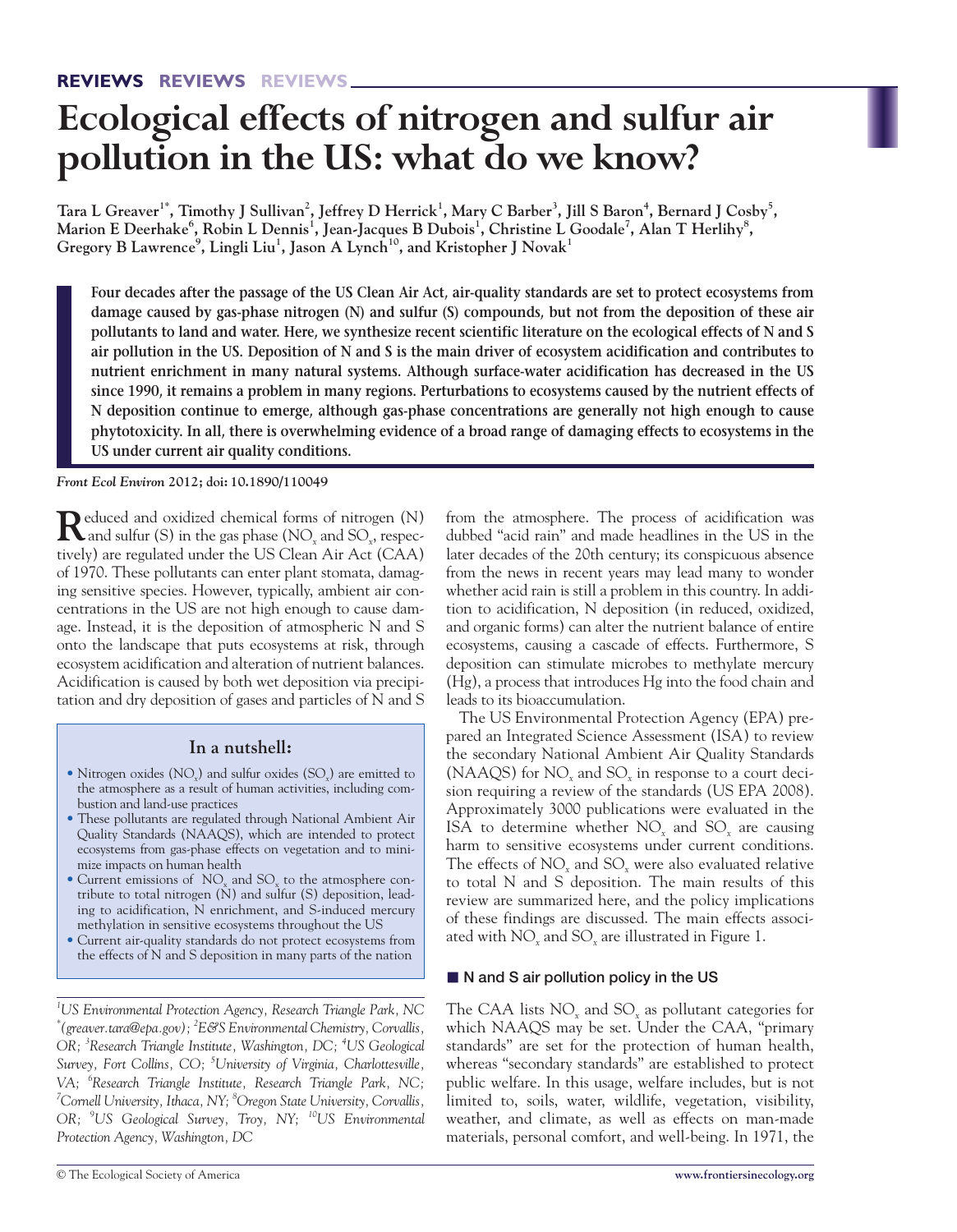

tioned the EPA to develop secondary NAAQS for NO*<sup>x</sup>* and SO*x*. In 2005, the EPA initiated the most recent review of the secondary NO*<sup>x</sup>* and SO*<sup>x</sup>* NAAQS.

#### **n** Current deposition

Atmospheric deposition of N and S compounds varies across the country. Since the passage of the 1990 CAAA, wet S deposition has decreased by 35% or more across the eastern US. Nitrogen deposition, which includes oxidized and reduced  $(NH<sub>x</sub>)$  forms, changed little between the 1980s and 2000 (Baumgardner *et al*. 2002) but has generally decreased since

*Figure 1. Simplified diagram of the ecological effects caused by nitrogen and sulfur air pollution. VOC = volatile organic compound; PM = particulate matter*

EPA set NO<sub>x</sub> and SO<sub>x</sub> secondary NAAQS based on gasphase phytotoxic effects. The NO*<sup>x</sup>* secondary NAAQS was set equal to the primary NAAQS at an annual average nitrogen dioxide  $(NO<sub>2</sub>)$  concentration of 0.053 parts per million (ppm). In that same year, the SO<sub>x</sub> secondary NAAQS was set at sulfur dioxide  $(SO<sub>2</sub>)$  equal to a 3hour average of 0.50 ppm, not to be exceeded more than once a year. By the 1970s, European scientists had already documented that deposition derived from atmospheric NO*<sup>x</sup>* and SO*<sup>x</sup>* could cause acidic conditions in sensitive ecosystems, although less was known about such effects in the US. In 1979, the Clean Air Scientific Advisory Committee (CASAC) to the EPA recommended preparation of a comprehensive report on atmospheric deposition as a cause of acidification before regulation was considered. Subsequently, several extensive scientific reports documented the adverse effects of NO*<sup>x</sup>* and SO*<sup>x</sup>* deposition, although it was difficult to quantitatively link deposition to ambient air concentrations. This represented a barrier to regulating these pollutants through the nation's primary legislative mechanism – the CAA – which stipulates that NAAQS be set for ambient air concentrations.

The CAA Amendments (CAAA) of 1990 included Title IV, an amendment relating to acid deposition and control, which was enacted to reduce emissions of  $SO<sub>2</sub>$ . The EPA's report titled *Acid Deposition Standard Feasibility Study: Report to Congress* (US EPA 1995) concluded that, although establishing NAAQS for S and N deposition may become technically feasible at some point in the future, appropriate deposition loads for acidifying chemicals could not be defined with reasonable certainty, and there was no effective method available to quantify the relationship between air concentrations of N and S compounds and N and S deposition at the time of the report. By 1999, seven northeastern states peti-

then. Oxidized N from NO*<sup>x</sup>* emissions, chiefly from fossilfuel combustion (Elliott *et al*. 2007), typically makes up 50–75% of current total N atmospheric deposition at a distance from sources, but may represent < 10% of total N deposition near sources such as confined animal operations. Ammonia  $(NH<sub>3</sub>)$  emissions from croplands, animal feeding operations, and increasingly from automobiles are important sources of N pollution in some parts of the country;  $NH<sub>3</sub>$  is not a pollutant regulated under the CAA.

Several networks monitor chemical constituents of N and S deposition. Wet deposition is routinely monitored at sites distributed across the US by the National Atmospheric Deposition Program's National Trends Network (NADP/NTN). The spatial distribution of the monitoring sites varies and sites are sparse in some areas, especially at high elevations in the mountainous West. Dry deposition is more difficult to measure; it is therefore calculated from air concentration measurements, using a model of the deposition velocity, which is needed to quantify the flux of pollutants from the air onto vegetation surfaces. These methods of quantifying dry deposition rely on assumptions that introduce substantial uncertainty into these estimates. The EPA Clean Air Status and Trends Network (CASTNET) provides estimates of dry deposition at sites throughout the country, but not all important depositing species of N are monitored. Spatial interpolation of data from the monitoring networks is valuable for understanding the ecological effects of deposition. The NADP/NTN-measured values of wet deposition are sufficient to allow for broad, regional interpolation of wet deposition values, at least in the eastern US (Ito *et al*. 2002). In contrast, the CAST-NET sites are too widely dispersed to allow for regional interpolation of dry deposition.

To generate regional estimates of total wet plus dry atmospheric deposition of S and/or N, an atmospheric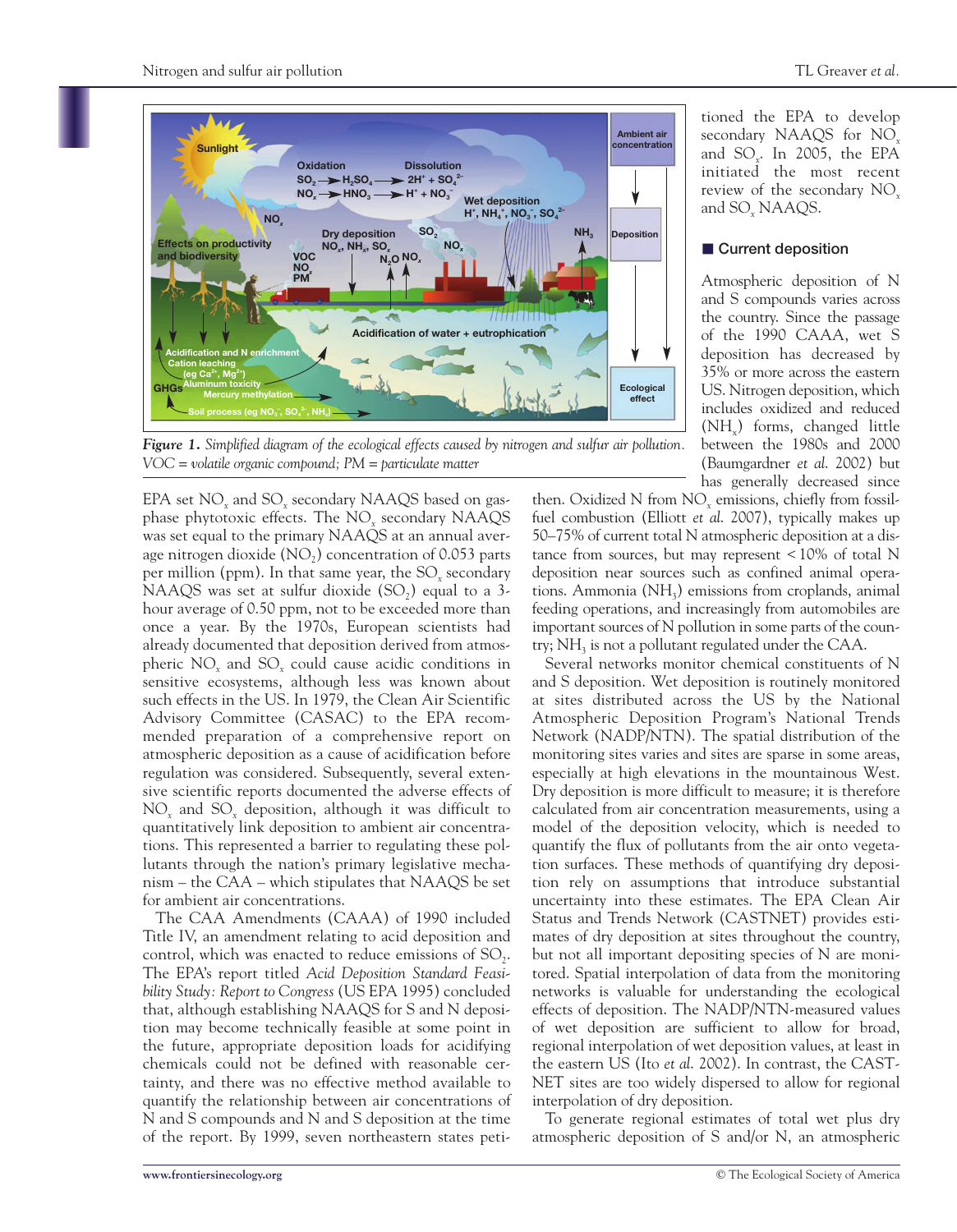

*Figure 2. Maps of CMAQv4.7.1 estimates of annual (a) sulfur, (b) inorganic nitrogen, and (c) acidic deposition for 2002 for a 12 km grid over the continental US, where wet deposition is adjusted by the ratio of observed to modeled precipitation and then regionally corrected for wet deposition bias, and where observed precipitation is from the Parameter-elevations Regressions on Independent Slopes Model,*

transport model, such as the Community Multiscale Air Quality (CMAQ) model (Byun and Schere 2006), is commonly used. The CMAQ estimates of total S and N deposition are as high as 40 kg S ha $^{-1}$  yr $^{-1}$  and 24 kg N  $\rm{ha}^{-1}$  yr $^{-1}$ , respectively, in some hotspots within the US. In general, estimated deposition is heterogeneous across the landscape (Figure 2). CMAQ dry deposition values tend to be higher than estimates developed from CASTNET data but are similar to estimates provided by the Canadian Air and Precipitation Monitoring Network. Considerable uncertainty remains regarding the overall estimation of total S and N deposition. This is an area of active research.

#### ■ Acidification

The effects of N  $(NO<sub>x</sub>$  and NH<sub>x</sub>) and S deposition on aquatic and terrestrial ecosystems have been well studied over the past several decades, leading to the identification of vulnerable regions, and the development of ecological indicators and robust biogeochemical models. Vulnerable and affected areas typically result from (1) inherent ecosystem sensitivity and (2) exposure to acid deposition. Sensitivity is primarily governed by surficial geology, topography, and interactions between drainage water and soil. Of particular importance is the weathering of base cations that can counterbalance acidic anions from deposition. Other factors that contribute to the sensitivity of soils and surface waters to acid deposition include landscape position, vegetation, soil characteristics, land use, and hydrologic flowpath (Lawrence *et al*. 1999; Sullivan *et al*. 2007b).

Acidity develops naturally in soil, but this process is both altered and accelerated by acid deposition from anthropogenic sources. Areas in the US that are most sensitive to terrestrial effects of acid deposition include forests in the Adirondack Mountains of New York State, the Green Mountains of Vermont, the White Mountains of New Hampshire, the Allegheny Plateau of Pennsylvania, and high-elevation forest ecosystems in the central and southern Appalachian Mountains

(Driscoll *et al*. 2001; McNulty *et al*. 2007). The biological effects of acidification on terrestrial ecosystems are often attributable to aluminum (Al) toxicity and the decreased ability of plant roots to take up nutrient base cations (Cronan and Grigal 1995). There are widespread areas of ongoing acidification in forest soils in the northeastern US, despite recent decreases in acid deposition and the recovery of some surface waters (Bailey *et al*. 2005; Warby *et al*. 2009).

Surface waters in the US that are most sensitive to acidification are largely found in the East, Florida, the Upper Midwest, and the mountainous West (Figure 3; Omernik and Powers 1983; Baker *et al*. 1991; Driscoll *et al*. 2001; McNulty *et al*. 2007; Nanus *et al*. 2009). Surfacewater acidification from atmospheric deposition affects aquatic biota by altering surface-water chemistry and can cause the loss of acid-sensitive biota; the greater the acidification, the more species are lost (Driscoll *et al*. 2001). These effects on aquatic biota directly affect ecosystem services, including water-based recreational activities and tourism. Changes in water chemistry associated with acidification include alterations in the concentrations of sulfate  $(SO_4^2$ <sup>-</sup>), nitrate  $(NO_3^-)$ , inorganic Al, and calcium ions  $(Ca^{2+})$ ; surface-water pH; the sum of base cations; acid-neutralizing capacity (ANC); and base cation surplus (Lawrence *et al*. 2007), although not all of these chemical indicators have direct effects on biota. Acid-neutralizing capacity is commonly used as an indicator of acidification; decreases in pH and increases in inorganic Al concentration co-vary with decreasing ANC and can cause toxic conditions that lead to declines in sensitive species of phytoplankton, zooplankton, macroinvertebrates, and fish (Rago and Wiener 1986; Driscoll *et al*. 2001). Adverse biological effects may be seen at pH levels < 6.0–6.5 and inorganic Al concentrations  $>$  30–50 µg L<sup>-1</sup> (Baker *et al.* 1990). Aluminum effects vary substantially by organism, life stage, and type of surface water. Calcium ameliorates some of the effects of acidity and Al on biota. Most organisms can tolerate lower pH levels and greater Al levels at higher  $Ca^{2+}$  concentrations.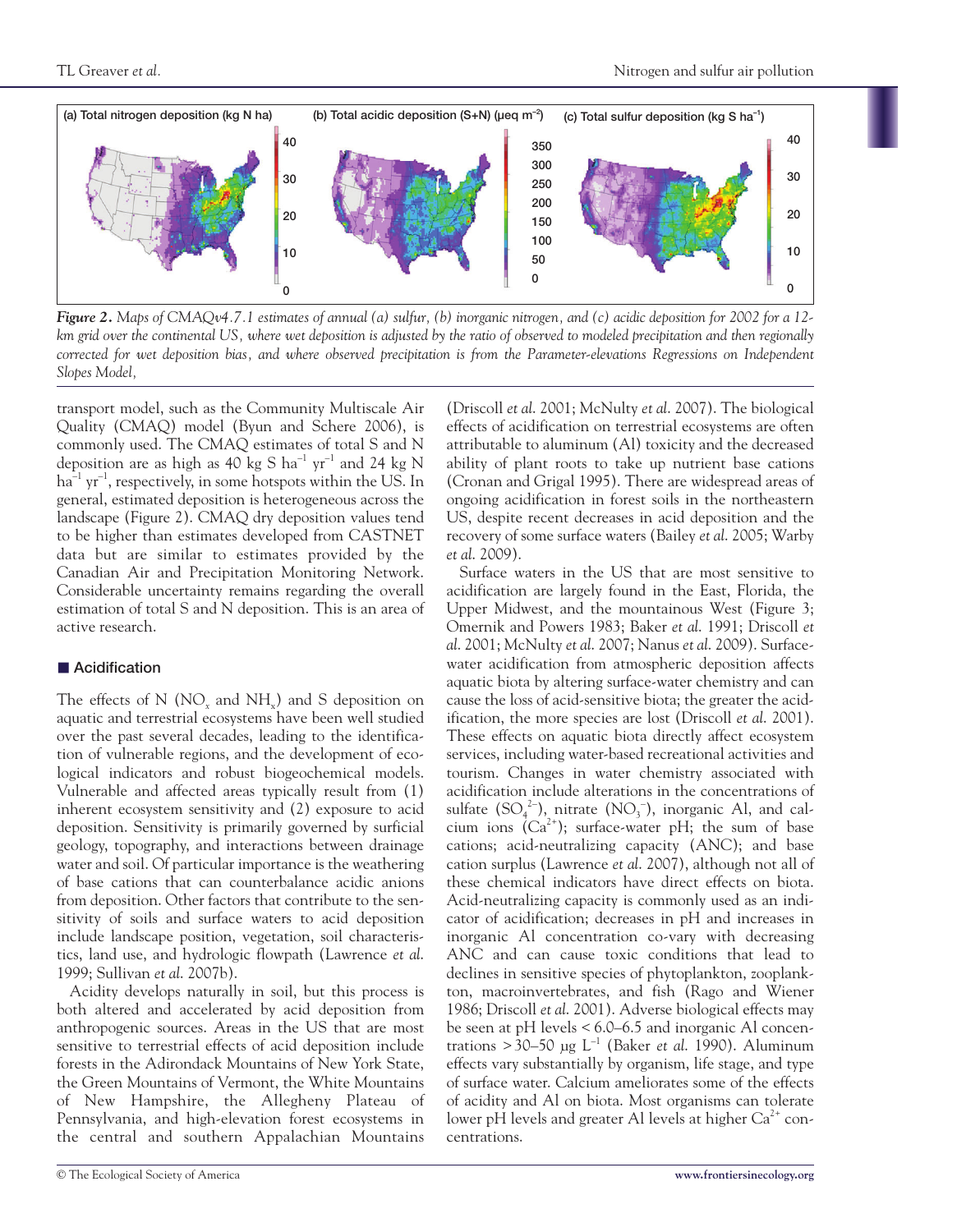

Trends in the condition of ecological indicators of aquatic acidification have varied over the past two decades, with some sites showing recovery and others showing little change. Figure 4 shows time-series data for  $SO_4^2$ ,  $NO_3^-$ ,  $Ca^{2+}$ , Gran ANC (that is measured by the gran titration method), and pH in Dart Pond, New York (Adirondack region) and Meadow Run, Virginia (a stream in the Shenandoah region). Dart Pond's recovery is indicated by decreasing  $SO_4^2$  and  $NO_3^-$  and increasing pH and ANC, whereas Meadow Run shows little to no change due to soil conditions that inhibit recovery in this area.

Process-based mathematical models calibrated to Adirondack lake watersheds suggest that the number of acidic lakes may increase in the future under continued current deposition loads (Sullivan *et al*. 2007a). This is largely because soils continue to acidify under these loads (Warby *et al*. 2009).

#### ■ Nutrient effects of N deposition

The effects of N deposition on ecosystems can range from fertilization that stimulates plant growth and forest carbon (C) storage, to nutrient imbalances that reduce plant productivity, alter species assemblages, and diminish biodiversity, to acidification of soils and waters (Figure 5; Fenn *et al*. 2003; Bricker *et al*. 2008; Lovett and Goodale 2011; Pardo *et al*. 2011). Through its many chemical forms and biogeochemical pathways, N may simultaneously act as a nutrient and as a strong acid anion in some ecosystems, causing a range of effects that may be considered both positive and negative (Compton *et al*. 2011). The full extent of

ecosystem nutrient effects is still unknown. Substantial empirical information has been collected from selected ecosystems and for specific indicators. However, given the complexity of the N cycle, a broadly applicable and well-tested predictive model of the ecological effects of N deposition is not yet available. Although the sensitivity of ecosystems to N deposition across the US varies, a large body of evidence clearly demonstrates a broad range of ecological effects.

The contribution of N deposition from the atmosphere to total N load varies among ecosystems; it is the main source of new N to most high-elevation lakes and headwater streams (Fenn *et al*. 2008). Terrestrial, wetland, freshwater, and estuarine ecosystems receive N through multiple pathways (eg biological N-fixation, agricultural runoff, and wastewater effluent), with variable contributions from the atmosphere. There are multiple biogeo-



Although both N and S deposition can cause aquatic acidification, S deposition is generally the primary cause of chronic acidification, with secondary contributions from N deposition. By 2000, one-quarter to one-third of the lakes and streams in the US that were chronically acidic (ANC  $\leq$  0 microequivalents per liter [µeq  $L^{-1}$ ] in the late 1980s and 1990s had shown increases in ANC in response to decreased S deposition and were no longer acidic during baseflow (streamflow derived from groundwater seepage into the stream) (Kahl *et al*. 2004). However, several lakes and streams remain acidic, even though wet  $\mathrm{SO}_4^{\ 2-}$  deposition has been decreasing since about 1989. Nitrate pulses into aquatic ecosystems, resulting in part from N deposition, are a main cause of episodic acidification and shortterm decreases in ANC that in turn affect biota in some sensitive surface waters (Lawrence *et al*. 2008). In both the mountainous West and the Northeast, the most severe

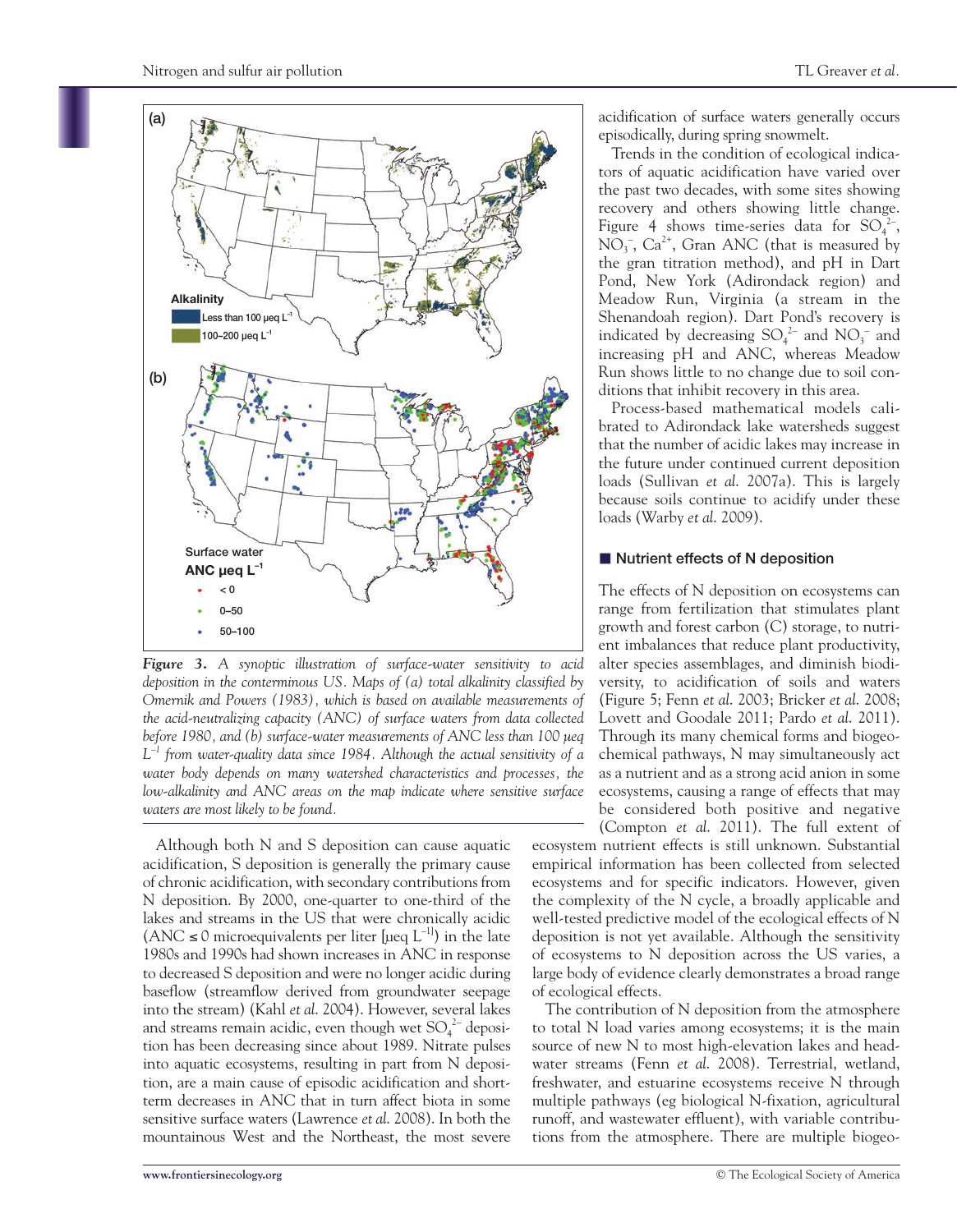chemical indicators of N deposition effects. The onset of  $NO<sub>3</sub>$ leaching is one of the best documented biogeochemical indicators that a terrestrial ecosystem is receiving more N than it is able to retain (Aber *et al*. 2003). Nitrogen retention by terrestrial ecosystems represents a valuable ecosystem service by regulating water quality. When atmospheric deposition of N impairs the ability of terrestrial and aquatic ecosystems to retain and remove  $N$ ,  $NO<sub>3</sub><sup>-</sup>$  leaching occurs, which can lead to degradation of water quality (Aber *et al*. 2003; Bergström and Jansson 2006; Bricker *et al*. 2008). The level of N deposition associated with both the onset of N saturation and the associated  $NO_3^-$  leaching, as well as increases in foliar, soil, and streamwater N concentrations, has been shown to range from 5 to 18  $\text{kg N ha}^{-1} \text{ yr}^{-1}$  in different ecosystems (Figure 5; Aber *et al*. 2003; Fenn *et al*. 2008).

Nitrogen deposition in terrestrial and wetland ecosystems alters biogenic sources and sinks of methane  $(CH<sub>4</sub>)$ , nitrous oxide  $(N<sub>2</sub>0)$ , and two greenhouse gases (GHGs), resulting in increased emissions of these gases to the atmosphere (Liu and Greaver 2009; Butterbach-Bahl *et al*. 2011). The addition of N decreases CH<sub>4</sub> uptake in coniferous<br>and deciduous forests, and and deciduous forests, and increases  $CH<sub>4</sub>$  production in wet-



 $Figure~4$ . *Time-series data for sulfate* (SO $_4^{2-}$ ), nitrate (NO<sub>3</sub><sup>-</sup>), calcium ions (Ca<sup>2+</sup>), Gran*acid neutralizing capacity (ANC), and pH in Dart Pond, New York (Adirondack region) and Meadow Run, Virginia (a stream in the Shenandoah region). Data collected as part of two EPA programs: the Temporally Integrated Monitoring of Ecosystems (TIME) project and the Long-Term Monitoring (LTM) project.*

lands (Liu and Greaver 2009), while increasing the biogenic emission of  $N_2O$  in coniferous forests, deciduous forests, grasslands, and wetlands. Although N addition can cause a rise in biogenic  $CH<sub>4</sub>$  and N<sub>2</sub>O emissions from soils, it is difficult to generalize a dose–response relationship because GHG production is influenced by multiple environmental factors (eg soil, vegetation, and climate) that vary greatly over small spatial and temporal scales (Liu and Greaver 2009).

Nitrogen is often the nutrient that most limits plant growth in terrestrial ecosystems (LeBauer and Treseder 2008). Nitrogen deposition can increase primary productivity, thereby altering the biogeochemical cycling of C and potentially altering ecosystem C budgets. Nitrogen deposition has been shown to increase C sequestration in some forest ecosystems (Liu and Greaver 2009; Thomas *et al*. 2010; Butterbach-Bahl *et al*. 2011). However, the net effect of N on the C budgets of non-forest ecosystems remains

unclear (Liu and Greaver; see additional discussion in WebPanel 1). In addition to total ecosystem C sequestration, N deposition can also change C allocation patterns. Typically, N deposition stimulates aboveground growth more than it does belowground growth, which can increase susceptibility to (1) severe fires, as the biomass becomes fuel under dry conditions, (2) drought, because the lower rootto-shoot ratio results in less water uptake relative to the amount of shoots or foliage, and (3) wind damage, as a lower root-to-shoot ratio decreases the structural anchorage of some plant species. These effects have been shown in studies conducted in the western US and Europe (Braun *et al*. 2003; Fenn *et al*. 2003). Alteration of primary productivity can also alter competitive interactions among plant species. The increase in plant growth in response to increased N supply is greater for some species than others, leading to possible shifts in population dynamics, species composition, community structure, and ecosystem type.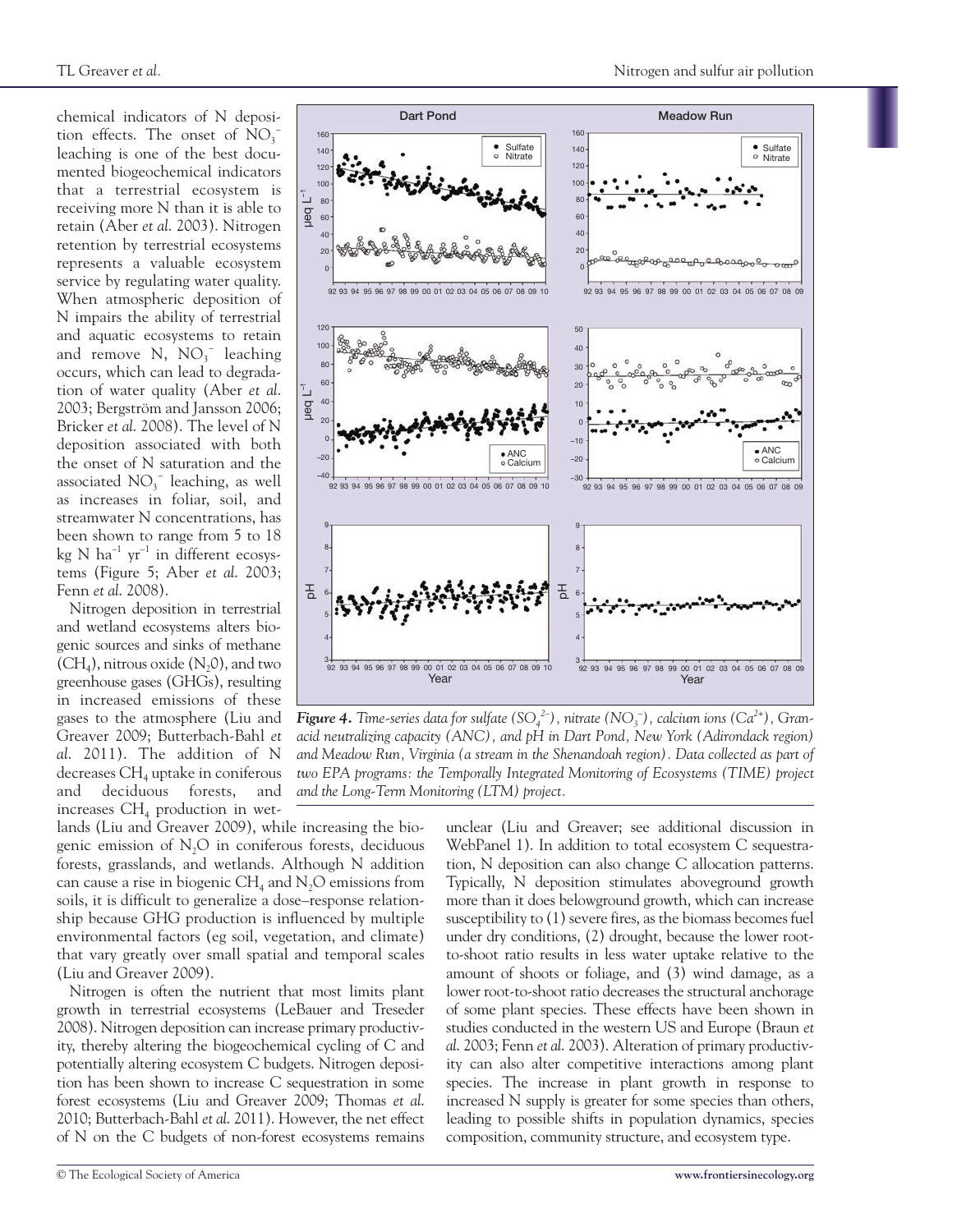

*Figure 5. The continuum of ecological sensitivity to N deposition. Bibliographic information for citations mentioned in this figure can be found in the References and WebReferences.* 

Numerous sensitive terrestrial biota and ecosystems are affected by N deposition (Figure 5). Acidophilic lichens are among the most sensitive of these taxa, with adverse effects occurring in response to exposures as low as 3 kg N ha $^{-1}$  yr $^{-1}$  in the Pacific Northwest and southern California (Fenn *et al*. 2008). The decline of biodiversity in grasslands begins to occur at atmospheric N loading of about 5 kg N ha<sup>-1</sup> yr<sup>-1</sup> in Minnesota and Europe (Clark and Tilman 2008; Bobbink *et al*. 2010). Altered community composition of alpine ecosystems in the Rocky Mountains and forest encroachment into temperate grasslands in southern Canada have been estimated to occur at deposition levels of about 10 kg N  $ha^{-1}$   $yr^{-1}$ (Bowman *et al*. 2006).

The productivity of some freshwater ecosystems is also N limited (Elser *et al*. 2007). Nitrogen deposition can alter aquatic species assemblages and cause eutrophication of aquatic ecosystems to the extent that N is the growth-limiting nutrient (Elser *et al*. 2009). In the Rocky Mountains, wet deposition loads of approximately 1.5–2 kg N  $\rm{ha^{\text{-}1} \ yr^{\text{-}1}}$  are reported to have altered species composition in the diatom communities of some freshwater lakes (Baron 2006).

In estuarine ecosystems, atmospheric and non-atmospheric sources of N contribute to increased phytoplankton and algal productivity, leading to eutrophication (Bricker *et al*. 2008). Water- quality deterioration as a result of estuarine eutrophication can lead to adverse effects, such as hypoxia, species mortality, and harmful algal blooms. The Chesapeake Bay, for example, is a large, well-studied, and severely eutrophic estuary that is estimated to receive as much as 30% of its total inorganic N load from the atmosphere (Castro *et al*. 2003; Bricker *et al*. 2008).

#### ■ S-induced mercury methylation

Methyl mercury (MeHg) is highly neurotoxic. In 2006, 3000 fish consumption advisories were issued in the US because of high concentrations of MeHg in fish. As of July 2007, 23 states had issued statewide advisories (http://epa.gov/waterscience/fish/ad visories/). The majority of Hg in the environment was contributed by historical deposition and accumulation, although some atmospheric emissions and deposition continues. Ninety to 99% of the Hg that is taken up and accumulated in biota is in the methylated form (Harris *et al*. 2003). The production of potentially harmful MeHg is facilitated by the presence of both  $SO_4^2$ and Hg. Methylation is accomplished mainly by sulfate-reducing bacteria. Where Hg is present, increased availability of

 $SO_4^2$  results in increased production of MeHg. The amount of MeHg produced varies with oxygen content, temperature, pH, and supply of labile organic C (Munthe *et al*. 2007). Once methylated, Hg is more readily taken up by microorganisms, zooplankton, and macroinvertebrates and bioconcentrated at higher trophic levels (eg in fish and fish-eating wildlife; Scheuhammer *et al*. 2007). Watersheds with conditions known to be conducive to Hg methylation can be found in the northeastern US and southeastern Canada. Mercury bioaccumulation has also been widely observed in other regions, where a different set of conditions may exist, although these have not been studied as extensively (Evers *et al*. 2007; Shanley *et al*. 2008).

#### ■ Gas-phase effects

Acute and chronic exposure to  $SO<sub>2</sub>$  can have phytotoxic effects on vegetation, including foliar injury, decreased photosynthesis, and reduced growth (Winner *et al*. 1985). Acute exposures to  $NO<sub>2</sub>$ , NO, peroxyacetyl nitrate, and nitric acid  $(HNO<sub>3</sub>)$  cause plant foliar injury and reduced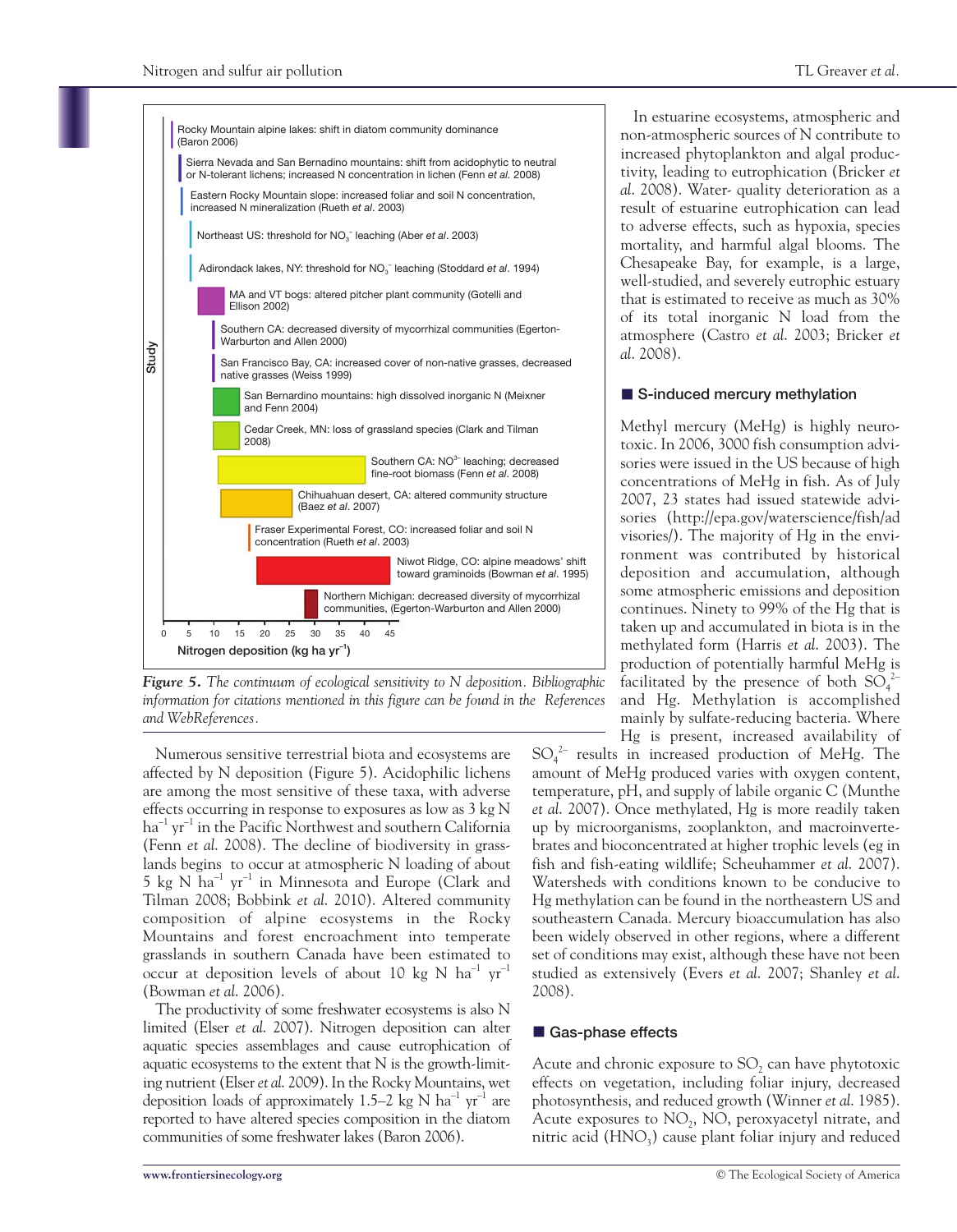growth (Cape 2003). However, most studies have been performed at concentrations of these gas-phase chemical species that are well above current ambient conditions observed in the US. There is little evidence that current concentrations of gas-phase S or N oxides are high enough to cause phytotoxic effects in this country (US EPA 2008). However, some studies indicate that current HNO<sub>3</sub> concentrations may be contributing to the decline in lichen species in the Los Angeles basin (Nash and Sigal 1999; Riddell *et al*. 2008).

#### ■ Conclusions and policy implications

There is overwhelming scientific evidence that atmospheric deposition of NO<sub>x</sub>, NH<sub>x</sub>, and SO<sub>x</sub> cause a broad range of detrimental effects and perturbations to ecosystems in the US under current air-quality conditions. The best understood of these effects are aquatic acidification, for which there are well-documented and quantified chemical indicators, and effects on biota. The section of the CAAA known as Title IV led to cap-and-trade of  $SO<sub>2</sub>$ emissions, beginning in the 1990s, which successfully reduced the magnitude and extent of acidification. Despite this success, acidification remains a problem in many parts of the US. Ecosystem effects attributable to N enrichment are less well-understood. Setting air-quality standards to protect sensitive ecosystems from acidification and the enrichment effects of N and S is one potential policy tool.

Key scientific research areas that will be important for policy making involve the protection of ecosystems from acidification and nutrient effects caused by atmospheric deposition. First, more deposition-to-response relationships are needed, to identify a level of pollutant exposure that is still protective of ecosystems. The critical load (CL) has been defined as the quantitative estimate of an exposure to one or more pollutants below which significant harmful effects on specified sensitive elements of the environment do not occur according to present knowledge (Nilsson and Grennfelt 1988). To date, CLs for acidification are reported for some sensitive areas of the US; however, few CLs have been reported for N and S nutrient effects, although this is slowly changing as the first US assessment of N CLs has recently been published (Baron *et al*. 2011; Pardo *et al*. 2011). The CL approach has not yet been formally and broadly applied in the US, but is widely used in Europe and Canada (Burns *et al*. 2008). Second, ecosystem sensitivity to N and S deposition is heterogeneous across the US landscape; tools will therefore need to be developed to extrapolate site-specific data to inform policies that apply at the national scale.

NH<sub>y</sub> is currently unregulated as an air pollutant, yet it acts in combination with NO<sub>x</sub> to cause nutrient effects, and with NO*<sup>x</sup>* and SO*<sup>x</sup>* to cause acidification. Approaches will need to be developed that consider how a given quantity of  $NH_x$  deposition relates to total N deposition or acidic deposition, to determine how much can occur while still ensuring protection of sensitive ecosystems. Finally, in order to regulate NO<sub>x</sub> and SO<sub>x</sub> via the NAAQS, deposition must be related to ambient air quantities. This is now possible via calculations of deposition velocities from models (eg CMAQ); however, additional research is needed to decrease the uncertainty in the broad-scale application. In all, there have been great advances in our understanding of the pathways and causes of ecological responses to atmospheric N and S deposition over the past several decades, and these can be used for environmental protection from these pollutants.

#### ■ Acknowledgements

We thank S Jordan and T Long for helpful comments on the manuscript. This work was funded by the EPA. The study was reviewed by the National Center for Environmental Assessment, EPA, and approved for publication. Approval does not signify that the contents necessarily reflect the view and policies of the EPA, nor does mention of trade names or commercial products constitute endorsement or recommendation for use.

#### n **References**

- Aber JD, Goodale CL, Ollinger SV, *et al*. 2003. Is nitrogen deposition altering the nitrogen status of northeastern forests? *BioScience* **53**: 375–89.
- Bailey SW, Horsley SB, and Long RP. 2005. Thirty years of change in forest soils of the Allegheny Plateau, Pennsylvania. *Soil Sci Soc Am J* **69**: 681–90.
- Baker LA, Herlihy AT, Kaufmann PR, and Eilers JM. 1991. Acidic lakes and streams in the United States: the role of acidic deposition. *Science* **252**: 1151–54.
- Baker LA, Kauffman PR, Herlihy AT, and Eilers JM. 1990. Current status of surface water acid–base chemistry. Washington, DC: National Acid Precipitation Assessment Program. State of Science/Technology Report 9.
- Baron JS. 2006. Hindcasting nitrogen deposition to determine ecological critical load. *Ecol Appl* **16**: 433–39.
- Baron JS, Driscoll CT, Stoddard JL, and Richer EE. 2011. Critical loads of atmospheric nitrogen deposition for nutrient enrichment and acidification of US freshwaters. *BioScience* **61**: 602–13.
- Baumgardner Jr RE, Lavery TF, Rogers CM, and Isil SS. 2002. Estimates of the atmospheric deposition of sulfur and nitrogen species: clean air status and trends network 1990–2000. *Environ Sci Technol* **36**: 2614–29.
- Bergström A and Jansson M. 2006. Atmospheric nitrogen deposition has caused nitrogen enrichment and eutrophication of lakes in the northern hemisphere. *Glob Change Biol* **12**: 635–43.
- Bobbink R, Hicks K, Galloway J, *et al*. 2010. Global assessment of nitrogen deposition effects on terrestrial plant diversity: a synthesis. *Ecol Appl* **20**: 30–59.
- Bowman WD, Gartner JR, Holland K, and Wiedermann M. 2006. Nitrogen critical loads for alpine vegetation and terrestrial ecosystem response: are we there yet? *Ecol Appl* **16**: 1183–93.
- Braun S, Schindler C, Volz R, and Fluckiger W. 2003. Forest damages by the storm "Lothar" in permanent observation plots in Switzerland: the significance of soil acidification and nitrogen deposition. *Water Air Soil Poll* **142**: 327–40.
- Bricker SB, Longstaf B, Dennison W, *et al*. 2008. Effects of nutrient enrichment in the nation's estuaries: a decade of change. *Harmful Algae* **8**: 21–32.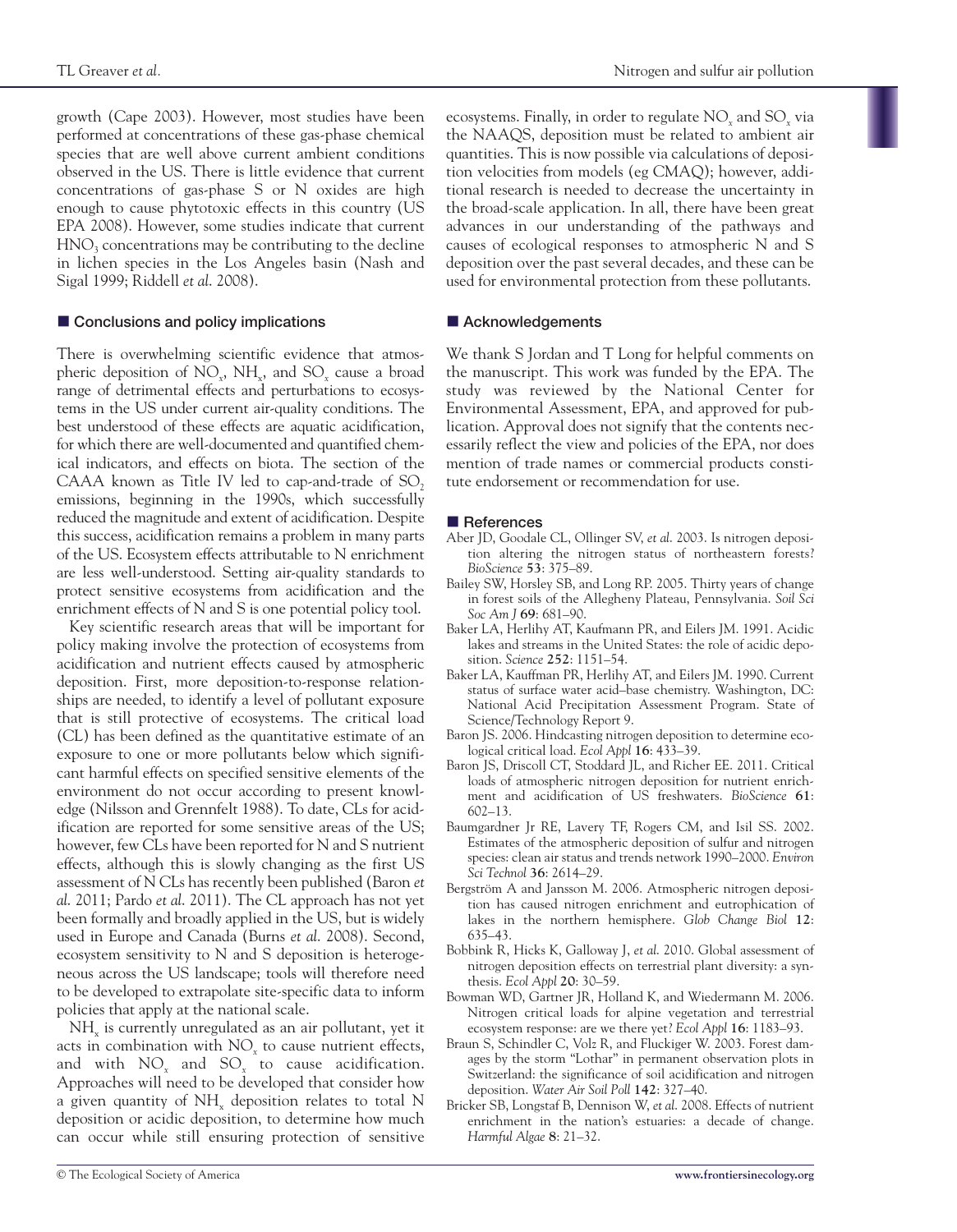- Burns DA, Blett T, Haeuber R, and Pardo LH. 2008. Critical loads as a policy tool for protecting ecosystems from the effects of air pollutants. *Front Ecol Environ* **6**: 156–59.
- Butterbach-Bahl K, Nemitz E, and Zaehle S. 2011. Nitrogen as a threat to European greenhouse balance. In: Sutton MA, Howard CM, and Erisman JW (Eds). The European nitrogen assessment. Cambridge, UK: Cambridge University Press.
- Byun D and Schere KL. 2006. Review of the governing equations, computational algorithms, and other components of the models-3 community multiscale air quality (CMAQ) modeling system. *Appl Mech Rev* **59**: 51–77.
- Cape JN. 2003. Effects of airborne volatile organic compounds on plants. *Environ Pollut* **122**: 145–57.
- Castro M, Driscoll C, Jordan T, *et al*. 2003. Sources of nitrogen to estuaries in the United States. *Estuar Coast* **26**: 803–14.
- Clark CM and Tilman D. 2008. Loss of plant species after chronic low-level nitrogen deposition to prairie grasslands. *Nature* **451**: 712–15.
- Compton JE, Harrision JA, Dennis RL, *et al*. 2011. Ecosystem services altered by changes in reactive nitrogen: an approach to inform decision-making. *Ecol Lett* **14**: 804–15.
- Cronan CS and Grigal DF. 1995. Use of calcium/aluminum ratios as indicators of stress in forest ecosystems. *J Environ Qual* **24**: 209–26.
- Driscoll CT, Lawrence GB, Bulger AJ, *et al*. 2001. Acidic deposition in the northeastern United States: sources and inputs, ecosystem effects, and management strategies. *BioScience* **51**: 180–98.
- Elliott EM, Kendall C, Wankel S, *et al*. 2007. Nitrogen isotopes as indicators of NO*<sup>x</sup>* source contributions to atmospheric nitrate deposition across the midwestern and northeastern United States. *Environ Sci Technol* **41**: 7661–67.
- Elser JJ, Andersen T, Baron JS, *et al*. 2009. Shifts in lake N:P stoichiometry and nutrient limitation driven by atmospheric nitrogen deposition. *Science* **326**: 835–37.
- Elser JJ, Bracken MES, Cleland EE, *et al*. 2007. Global analysis of nitrogen and phosphorus limitation of primary producers in freshwater, marine, and terrestrial ecosystems. *Ecol Lett* **10**: 1135–42.
- Evers DC, Han Y, Driscoll CT, *et al*. 2007. Biological mercury hotspots in the northeastern United States and southeastern Canada. *BioScience* **57**: 29–43.
- Fenn ME, Haeuber R, Tonnesen GS, *et al*. 2003. Nitrogen emissions, deposition, and monitoring in the western United States. *BioScience* **53**: 391–403.
- Fenn ME, Jovan S, Yuan F, *et al*. 2008. Empirical and simulated critical loads for nitrogen deposition in California mixed conifer forests. *Environ Pollut* **155**: 492–511.
- Harris HH, Pickering IJ, and George GN. 2003. The chemical form of mercury in fish. *Science* **301**: 1203.
- Ito M, Mitchell MJ, and Driscoll CT. 2002. Spatial patterns of precipitation quantity and chemistry and air temperature in the Adirondack region of New York. *Atmos Environ* **36**: 1051–62.
- Kahl JS, Stoddard JL, Haeuber R, *et al*. 2004. Have US surface waters responded to the 1990 Clean Air Act Amendments? *Environ Sci Technol* **38**: 484a–90a.
- Lawrence GB, David MM, Lovett GM, *et al*. 1999. Soil calcium status and the response of stream chemistry to changing acidic deposition rates. *Ecol Appl* **9**: 1059–72.
- Lawrence GB, Roy KM, Baldigo BP, *et al*. 2008. Chronic and episodic acidification of Adirondack streams from acid rain in 2003–2005. *J Environ Qual* **37**: 2264–74.
- Lawrence GB, Sutherland JW, Boylen CW, *et al*. 2007. Acid rain effects on aluminum mobilization clarified by inclusion of strong organic acids. *Environ Sci Technol* **41**: 93–98.
- LeBauer DS and Treseder KK. 2008. Nitrogen limitation of net primary productivity in terrestrial ecosystems is globally distrib-

uted. *Ecology* **89**: 371–79.

- Liu LL and Greaver TL. 2009. A review of nitrogen enrichment effects on three biogenic GHGs: the CO<sub>2</sub> sink may be largely offset by stimulated N2O and CH4 emission. *Ecol Lett* **12**: 1103–17.
- Lovett GM and Goodale CL. 2011. A new conceptual model of nitrogen saturation based on experimental nitrogen addition to an oak forest. *Ecosystems* **14**: 615–31.
- McNulty SG, Cohen EC, Myers JAM, *et al*. 2007. Estimates of critical acid loads and exceedances for forest soils across the conterminous United States. *Environ Pollut* **149**: 281–92.
- Munthe J, Bodaly RA, Branfireun BA, *et al*. 2007. Recovery of mercury-contaminated fisheries. *Ambio* **36**: 33–44.
- Nanus L, Williams MW, Campbell DH, *et al*. 2009. Assessment of lake sensitivity to acidic deposition in national parks of the Rocky Mountains. *Ecol Appl* **19**: 961–73.
- Nash THI and Sigal LL. 1999. Epiphytic lichens in the San Bernardino Mountains in relation to oxidant gradients. In: Miller PR and McBride JR (Eds). Oxidant air pollution impacts in the montane forests of southern California: a case study of the San Bernardino Mountains. New York, NY: Springer-Verlag.
- Nilsson J, and Grennfelt P (Eds). 1988. Critical loads for sulphur and nitrogen. Report from a workshop held at Skokloster, Sweden, 19–24 March 1988. NORD Miljørapport 1988: 15, Nordic council of Ministers, Copenhagen.
- Omernik JM and Powers MD. 1983. Total alkalinity of surface waters – a national map. *Ann Assoc Am Geogr* **73**: 133–36.
- Pardo LH, Fenn ME, Goodale CL, *et al*. 2011. Effects of nitrogen deposition and empirical nitrogen critical loads for ecoregions of the United States. *Ecol Appl* **21**: 3049–82.
- Rago PJ and Wiener JG. 1986. Does pH affect fish species richness when lake area is considered? *T Am Fish Soc* **115**: 438–47.
- Riddell J, Nash THI, and Padgett P. 2008. The effect of HNO<sub>3</sub> gas on the lichen *Ramalina menziesii*. *Flora* **203**: 47–54.
- Scheuhammer AM, Meyer MW, Sandheinrich MB, and Murray MW. 2007. Effects of environmental methylmercury on the health of wild birds, mammals, and fish. *Ambio* **36**: 12–18.
- Shanley JB, Mast MA, Campbell DH, *et al*. 2008. Comparison of total mercury and methylmercury cycling at five sites using the small watershed approach. *Environ Pollut* **154**: 143–54.
- Sullivan TJ, Cosby BJ, Herlihy AT, *et al*. 2007a. Assessment of the extent to which intensively-studied lakes are representative of the Adirondack region and response to future changes in acidic deposition. *Water Air Soil Poll* **185**: 279–91.
- Sullivan TJ, Webb JR, Snyder KU, *et al*. 2007b. Spatial distribution of acid-sensitive and acid-impacted streams in relation to watershed features in the southern Appalachian mountains. *Water Air Soil Poll* **182**: 57–71.
- Thomas RQ, Canham CD, Weathers KC, and Goodale CL. 2010. Increased tree carbon storage in response to nitrogen deposition in the US. *Nat Geosci* **3**: 13–17.
- US EPA (US Environmental Protection Agency). 1995. Acid deposition standard feasibility study: report to Congress. Washington, DC: EPA.
- US EPA (US Environmental Protection Agency). 2008. Integrated Science Assessment (ISA) for oxides of nitrogen and sulfur – ecological criteria (final report). Washington, DC: EPA.
- Warby RAF, Johnson CE, and Driscoll CT. 2009. Chemical recovery of surface waters across the northeastern US from reduced inputs of acidic deposition: 1984–2001. *Soil Sci Soc Am J* **73**: 274–84.
- Winner W, Mooney H, Williams K, and Von Caemmerer S. 1985. Measuring and assessing  $SO<sub>2</sub>$  effects on photosynthesis and plant growth. In: Winner WE, Mooney HA, and Goldstein RA (Eds). Sulfur dioxide and vegetation: physiology, ecology, and policy issues. Stanford, CA: Stanford University Press.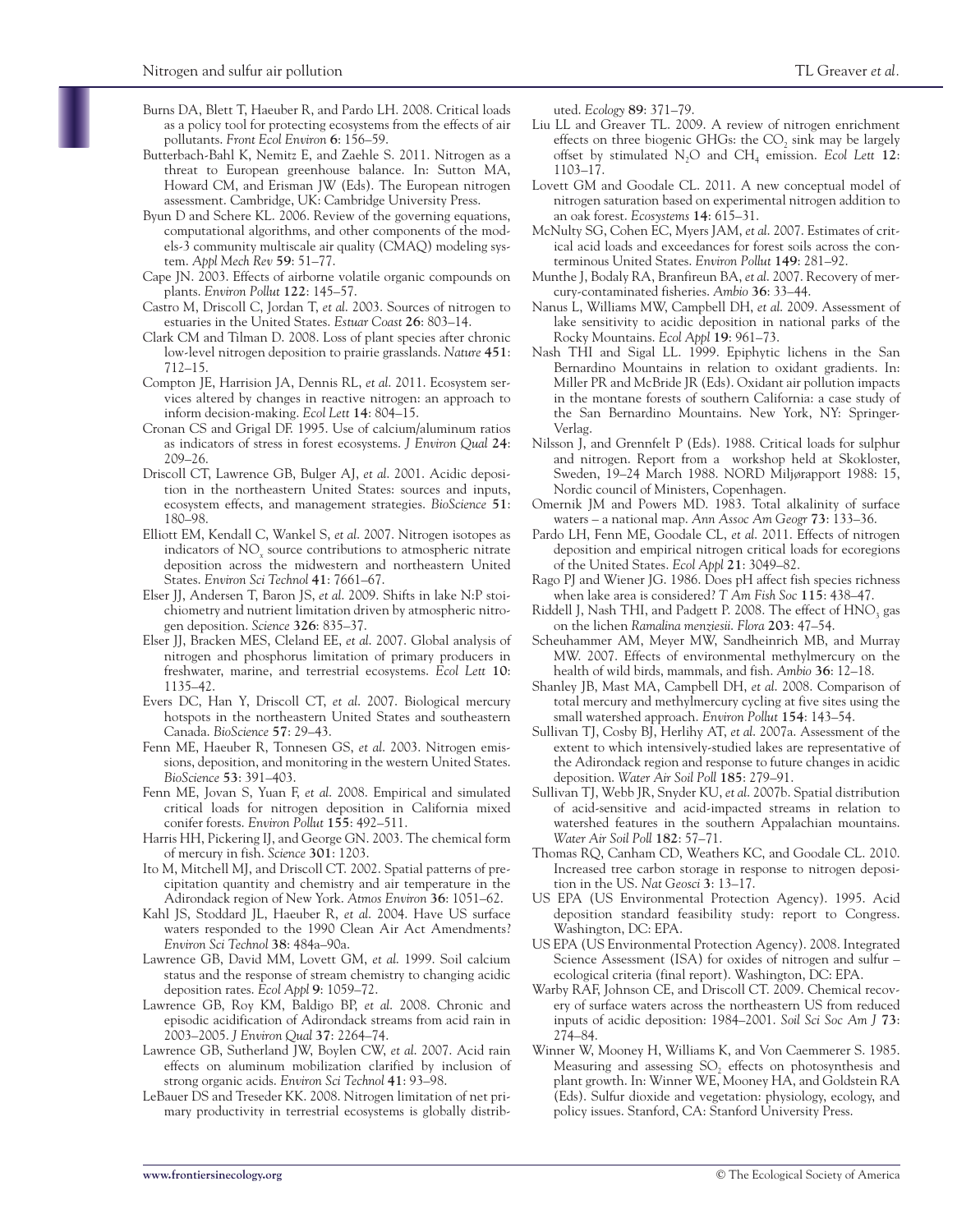#### **WebPanel 1. Nitrogen stimulation of carbon sequestration in ecosystems**

Human activities continue to drive increases in the concentration of atmospheric carbon dioxide  $(CO<sub>2</sub>)$  and further fuel global climate change. It is important to understand how uptake of  $CO<sub>2</sub>$  by ecosystems may offset its accumulation in the atmosphere. Carbon dioxide is taken up by plants through stomata, and the carbon (C) is then fixed into plant material during photosynthesis. Experimental additions of nitrogen (N) to ecosystems can increase plant growth (LeBauer and Treseder 2008). Nitrogen availability is therefore thought to be a common limiting factor for plant growth and sometimes C sequestration. Numerous articles have been published in recent years that proposed different estimates of the amount of additional C sequestered per unit of N added to an ecosystem. The majority of these estimates are based on data from forest ecosystems in northern latitudes and tropical areas; other ecosystem types are not as well studied (LeBauer and Treseder 2008; Liu and Greaver 2009).

In forests, a wide range of values has been reported regarding how much additional C is expected to be sequestered per unit of N added. Magnani *et al*. (2007) published an estimate of over 170 kg C captured per kg N added (dC:dN) to boreal and temperate forests, but this estimate was quickly contested as biologically implausible by Sutton *et al.* (2008), who re-analyzed the original data and suggested that 68 dC:dN was more accurate. Since then, it has been noted that estimates of C sequestration stimulated by N at the ecosystem scale need to obey basic stoichiometry of C and N as observed in plant biomass (Schlesinger *et al*. 2011). Butterbach-Bahl *et al*. (2011) recently synthesized and reviewed published dC:dN values and found that average C sequestration was 41 dC:dN addition in forests; most data were from temperate and boreal forests. This value is consistent with the results of a meta-analysis that included 208 observations from studies with N additions ranging from 25–200 kg N ha<sup>-1</sup> yr<sup>-1</sup>, which demonstrated that, on average, temperate forest ecosystems sequestered 24.5 ± 8.7 dC:dN (Liu and Greaver 2009). Butterbach-Bahl *et al*. (2011) identified key uncertainties in the sensitivity of ecosystem C sequestration response to N addition, including the form and manner of N input, succession status of the forest, and prior land-use history. On a global scale, estimations of N stimulation of C sequestration range from 0.2 to 1.97 Pg CO<sub>2</sub>–C yr<sup>-1</sup> (Schindler and Bayley 1993; Townsend *et al.* 1996; Holland *et al.* 1997; Thornton *et al.* 2007; Liu and Greaver 2009; Zaehle *et al.* 2010).